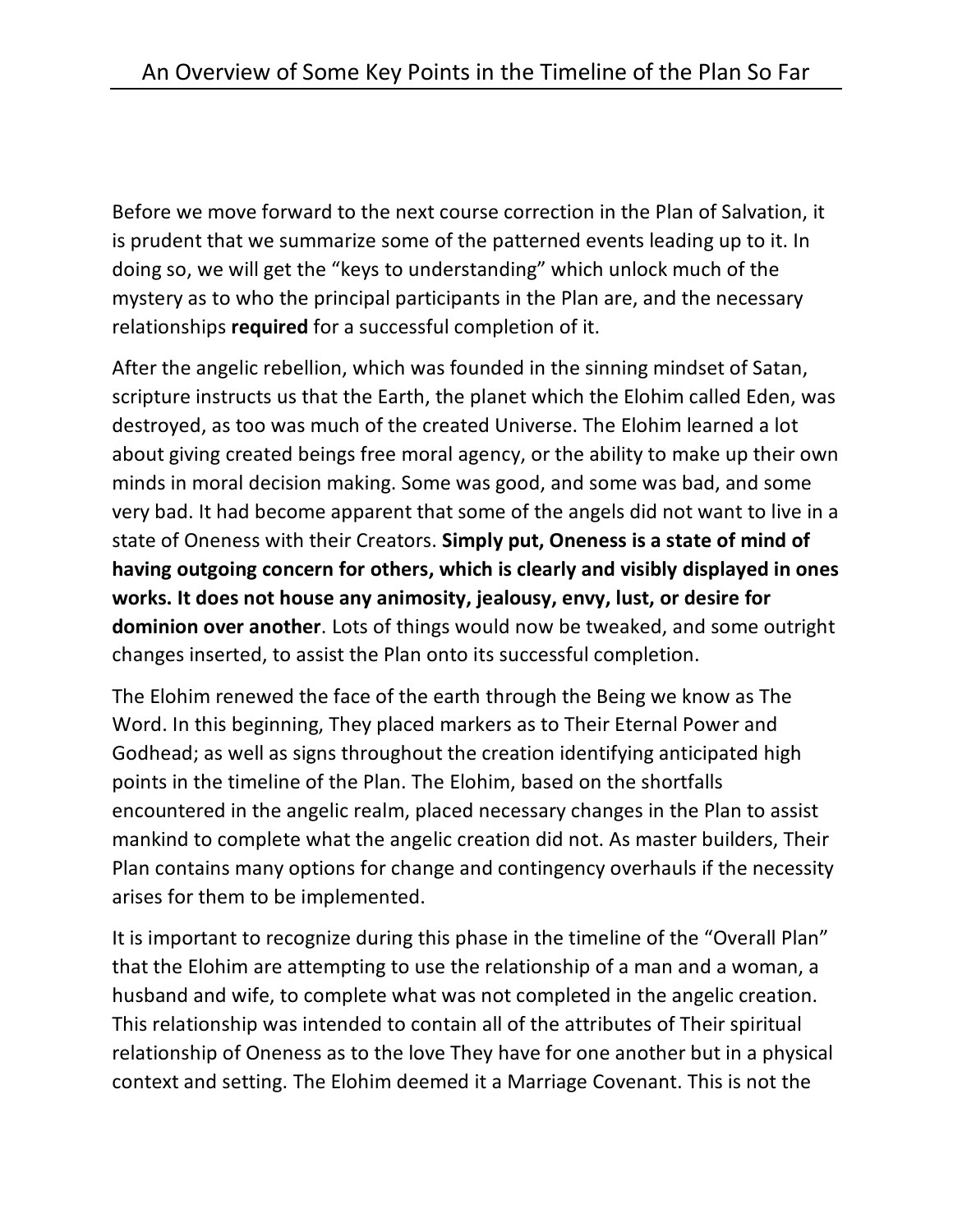Covenant of Circumcision. Do not confuse the two. Please remember the Covenant of Circumcision was one of the flesh with physical promises. It was intended to pave the way to **an attitude of willingly yielding** to the will of the Elohim. We covered that earlier. The entire success of the Plan is now being placed in the patterns of a Marriage Covenant; between a man and a woman, **who would remain faithful to one another in spite of any obstacles encountered**. The ultimate goal of the Plan has not changed, just the means of getting there. The Elohim are very patient in the task of creating beings who will want to share in Their Eternal Oneness of mind and deed. That is a state of mind which is at peace with all around it, a mindset desiring harmony and not conflict.

Some of the angels did achieve this with the Elohim, but some did not. We covered that at length earlier. The Elohim wanted all of the angels to accomplish that goal individually. They wanted that number to be totally inclusive and completed. **That number fell short!** That will become a pattern throughout the Plan as we will cover in the upcoming study sections. Now we have phase two being implemented to complete the shortfall of the first attempt.

This part of the Plan starts with Adam and Eve. They had everything at their disposal for a wonderful existence as to food and shelter and safety. They were joined in a Marriage Covenant. Adam had been taught about all the do's and don'ts associated with life in the Protected Garden. He in turn taught his wife Eve all which he had been instructed by The Word. The choices were simple when it came down to being faithful and obedient. **Well, things went bad very quickly when Eve allowed a slick speaking deceiver to come between her and her husband and the specific instructions she had been given and that pattern will be often repeated.** Once her eyes were opened to the knowledge of good and evil, contrary to what she had been taught, she went to work on her husband Adam, who was not deceived, but all the same trotted down the wrong path after his wife. So much for filling the Husbandly role of being her savior.

The idyllic short scenario failed to getting to the desired goal. Adam and Eve had everything they needed in order to have a wonderful and successful existence, but, with the temptation to seemingly have more, they failed miserably. The Elohim understood things had to change, for both the angels and now man had been given existences that lacked for nothing, and both failed. A course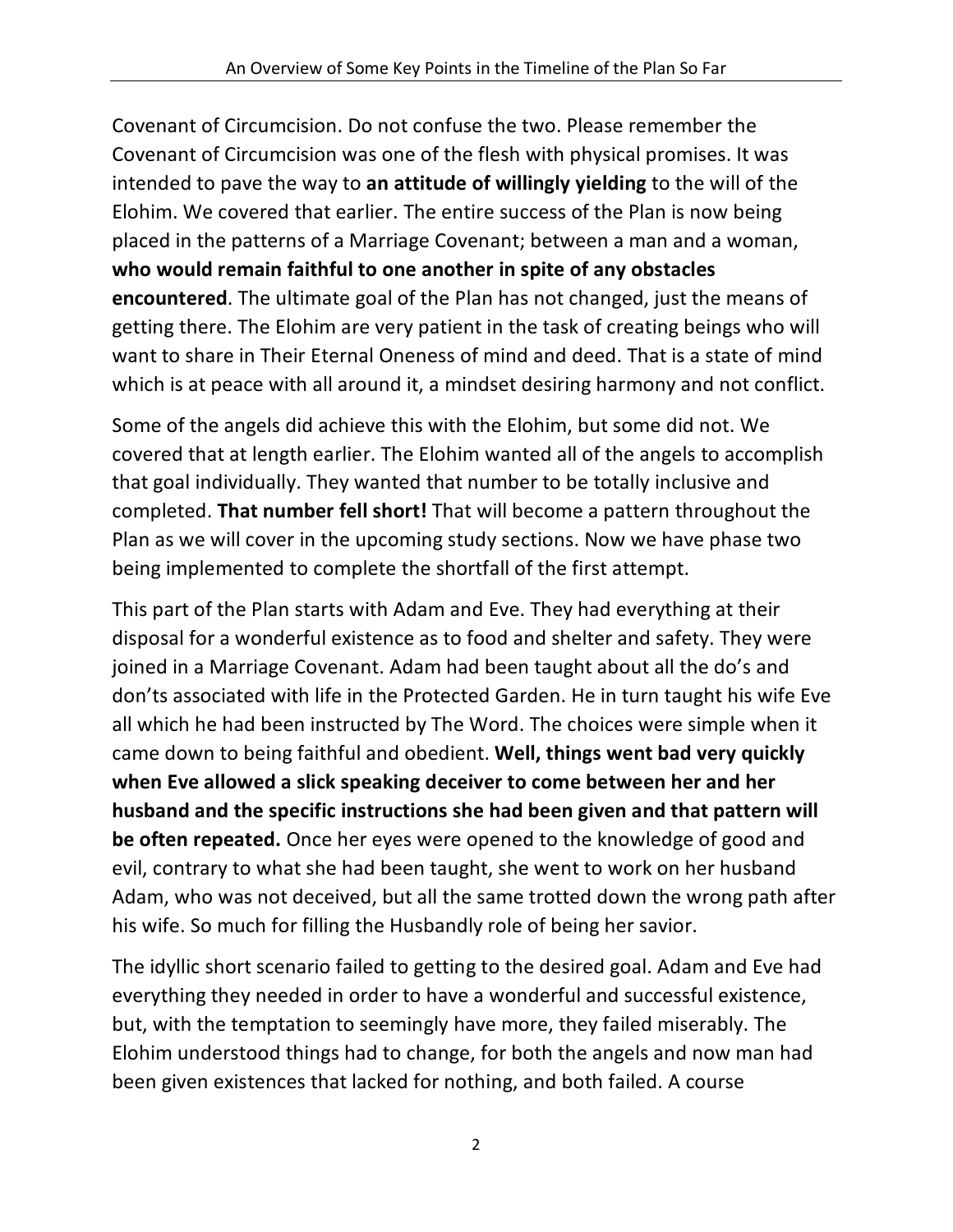correction had to be inserted and now there would be adversity in their existence with their environment. Now they would have to work to live.

Once out of the protected Garden of Eden, Adam and Eve began fulfilling the command to be fruitful and multiply and fill the earth. That is a pattern and theme throughout this part of the Overall Plan which we call, the Plan of Salvation. **The relationship desired between Adam and Eve fell far short of expectations so now the Elohim would be waiting for another man and woman, husband and wife example to develop a faithful and obedient relationship between themselves and with the Elohim as well**. It turned out to be a real struggle. Scripture talks about some individuals who reached the mark, but not their spouses for they are not named.

It took a long time for that to actually happen, in time the husband and wife team we know as Abraham and Sarah arrived. **The relationship they had with the Elohim and with themselves became an acceptable standard to move forward with this key relationship in the Plan. It was not perfect, but acceptable, to develop a son of promise through.** The son of promise was Isaac and all would be blessed through him eventually. So that designation passed from Abraham to Isaac. Unfortunately, his relationship with his wife Rebekah was not what his parents had. Rebekah actually deceived Isaac in the matter of the birthright between their sons. She had stumbled in this just as Eve had stumbled with Adam. That was obviously disappointing to The Elohim.

Then we have things breaking down even further in a one-on-one loving Marriage Covenant with their son Jacob. **Jacob did not have a loving relationship with his first wife, Leah. He did not love her and lusted after another, Rachel**. He eventually married Rachel and then the relationships were further strained with them not being faithful to one another. Doubt entered in and a contest ensued to see who could have more children. So, both ended up giving their handmaids to Jacob to father more children. We assume Jacob did not resist. Now we are at a time where there were twelve sons. An important number to follow. In a normal year there are twelve lunar months. In an intercalated year there are thirteen. That too is important as we will see later. The numbers twelve and thirteen play prominent roles throughout creation, Israel, and the Plan.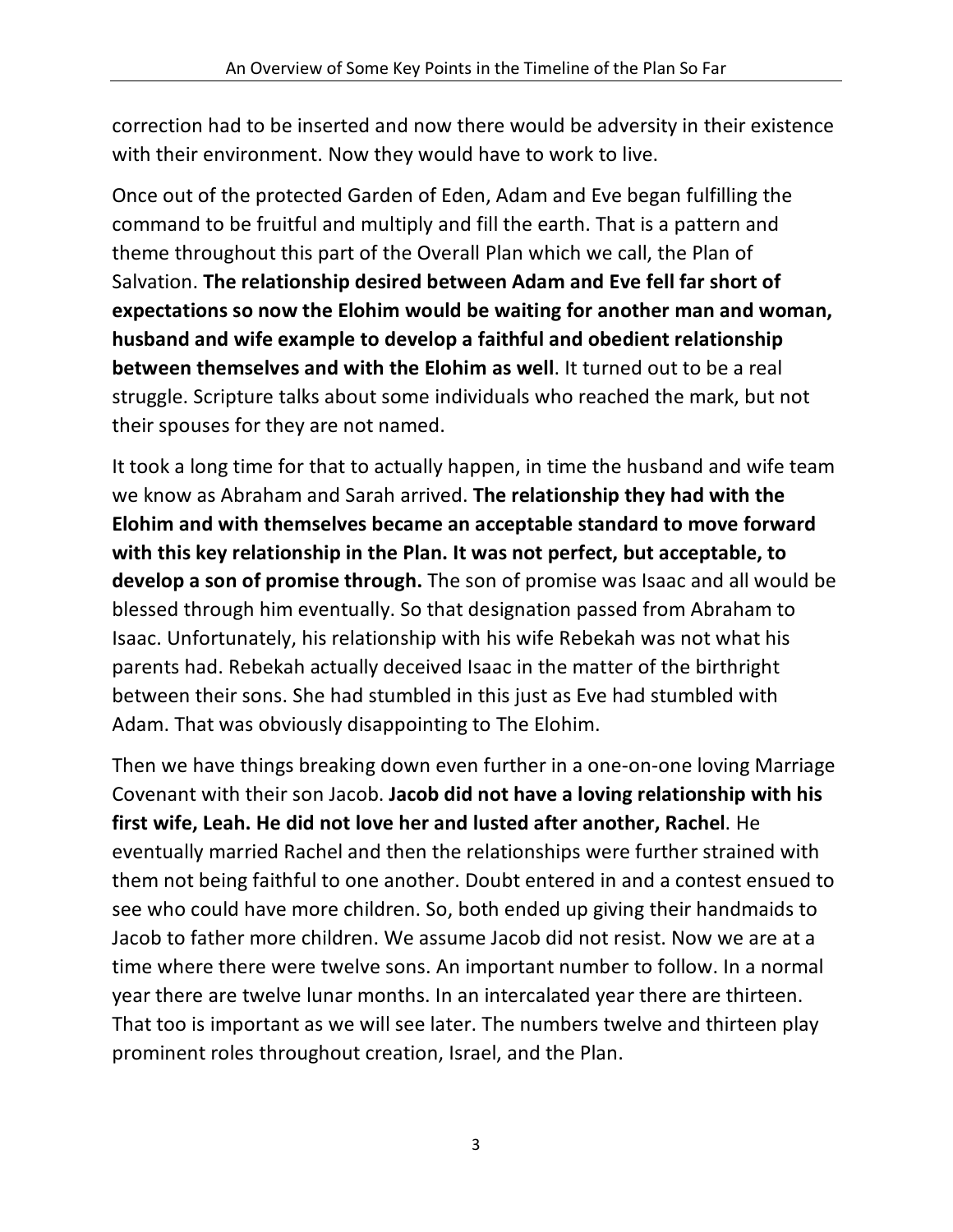It became apparent that another course correction should be implemented quickly. The reason being; is that neither the character of the men and women displayed after Abraham and Sarah was acceptable for completing the goal of having a man and a woman develop and continue the necessary character traits to be at one with the Elohim. The Oneness of the Marriage Covenant was not heading in the right direction. Once again please do not confuse this with the requirements of the Covenant of Circumcision. No doubt the men were fulfilling the physical requirements of circumcision. However, their moral character was not meeting expectations on several levels. But that is not the ultimate goal, Oneness is, as displayed by the relationship of the two Elohim. **As a result, we have a major Covenant change inserted into the timeline of the Plan of Salvation**. At this time, it is all about the Salvation aspect of it. Adam was not a savior to his wife Eve. That's important. Abraham actually stumbled over that a couple of times but obviously overcame that inclination to be recognized by the Elohim as he has been. It became painfully obvious that one of the roles in the Marriage Covenant had to be assumed by one of the Elohim. The obvious one would be that of the husband. Thus, as we have demonstrated from scripture earlier the Being we know as The Word/Yehovah/El/Yehovih Adonay/El Shadday, etc. would occupy that function in the Plan from here on out. He was to become the Second Adam in the Marriage Covenant. This function would begin with the decedents of Jacob/Israel, after his death. With this correction in the Plan there would be a much higher degree for success, but not without a lot of disappointments. Thus, The Elohim had set a new achievable number of 144,000. Surely, with The Word /Yehovah assuming the function of Husband in the Marriage Covenant with the Nation of Israel this minimal number would be completed even if millions did not remain faithful to their marriage vows.

In this relationship we will see **the pattern of the firstborn and firstfruit** develop to the extent there is a spiritual equivalent. The First Marriage Covenant terms and conditions between Israel and The Word will focus on Israel's faithful obedience to their Spiritual Husband. Contingencies were ready to be inserted if it did not meet expectations on this simple physical level of enactment. **Once again, we are not talking about the promises of national blessings which accompany the Covenant of Circumcision.** We will be focusing on the spiritual blessings which were available in this Marriage Covenant which far exceed the physical.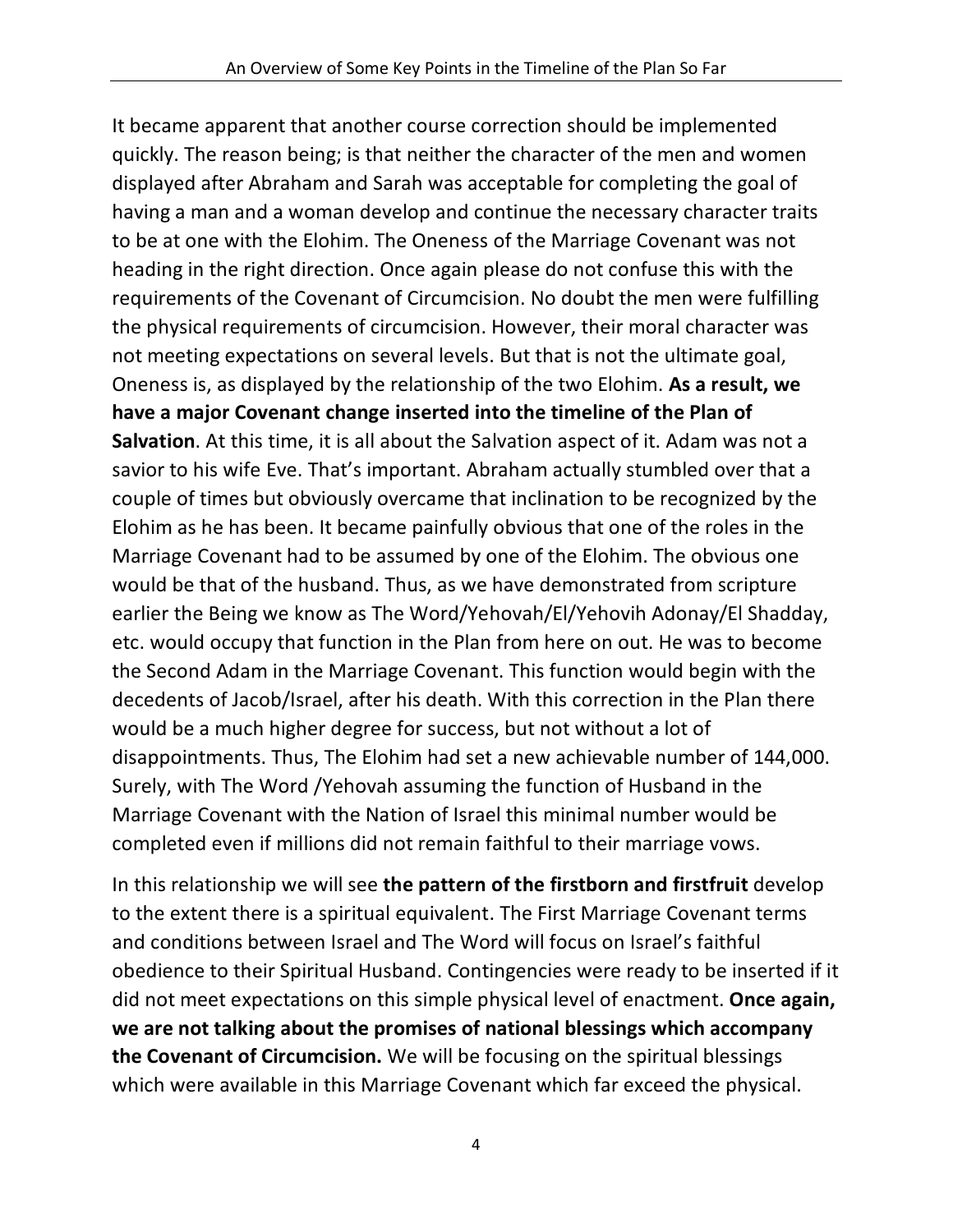Israel had an opportunity to become One with their Creator and Husband for eternity, being His helpmate in all that He does. **All Israel had to do was to remain faithful to her marriage vows and not become an adulteress or fornicator with pagan gods.** Unfortunately, few individuals passed the test. The specific number the Elohim had set would not be met under the terms and conditions of the First Marriage Covenant as it had not under the terms and conditions the angelic beings had been given.

Let's take a moment and review some very important scriptures to addressing a husband and wife relationship that was in place between Israel and The Word/Yehovah. Scripture tells us on the witness of two or three a matter is settled.

*Isaiah 54:5 For your Maker is your Husband; the Lord* (Yehovah) *of Hosts is His name; and your Redeemer is the Holy One of Israel; He is called the God* (Elohim) *of all the earth.*

*Jeremiah 31:31-32 Behold, the days come, says the Lord* (Yehovah)*, that I will cut a New Covenant with the house of Israel, and with the house of Judah, not according to the* (Marriage) *Covenant that I cut with their fathers in the day I took them by the hand to bring them out of the land of Egypt, which My Covenant they broke, even though I was a Husband to them, says the Lord* (Yehovah)*.*

Please notice the timing of this Covenant which Yehovah calls "MY Covenant." It was at the time they were coming out of Egypt. When and where did this exchange of marriage vows take place? Lots to say on this later. Physical Israel and Judah will enter into a different relationship with Him in the future timeline, no longer being that of a husband and wife. We will also cover that in detail.

*Jeremiah 3:7-8 And after she has done all these, will she return to Me? And her treacherous sister Judah saw. And I saw, when for all the causes for which the apostate Israel committed adultery,* **I sent her away and gave a writ of divorce to her***.* (No letter of divorce unless you are married!) *Yet her treacherous sister Judah did not fear, but she went out and whored, she also.*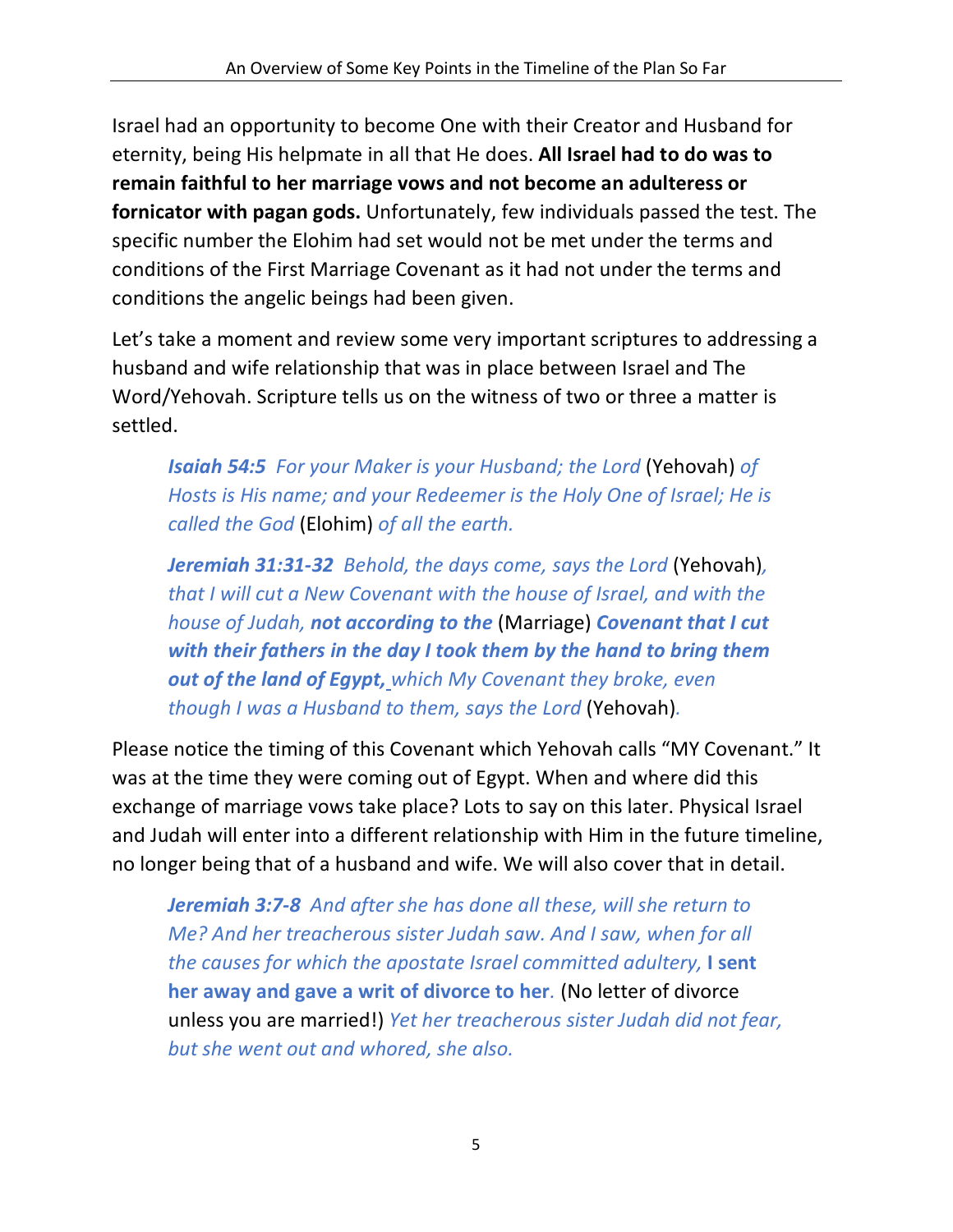Very important to notice here that both were married to Yehovah/The Word but only Israel was divorced by Him.

*Jeremiah 3:20 Surely as a wife treacherously departs from her companion, so you have dealt treacherously with Me, O house of Israel, declares the Lord* (Yehovah)*.*

Either we believe the scriptural pattern or we do not. **Many are completely lost on this fact of a Marriage Covenant. It is a mystery to them and as a result they are ignorant of the innerworkings of the Plan and Salvation and the function they are to be qualifying to occupy for eternity.** Let's jump forward here for a moment to the Second Marriage Covenant scriptures to establish for a fact who this member of the Elohim was who entered into a Marriage Covenant with Israel (the 10 northern tribes) and consequently when they split with Judah (the southern 2 tribes). All of this is very important to remember as we move forward. Look how Paul addresses **his fellow Jews** as to this fact of marriage which is codified in the Law.

*Romans 7:1-4 Or brothers, are you ignorant! For I speak to those knowing the law, that the law rules over a man for as long a time as he may live. For the married woman* (Judah never divorced) *was bound by law to the living husband* (The Word/Yehovah)*; but if the husband dies, she is set free from the law of that husband. So, then, if the husband is living, she will be called an adulteress if she becomes another man's. But if the husband dies, she is free from that law, so she does not become an adulteress by becoming another man's wife. Therefore, my brothers, you also were made dead to that law*  (because you were married to that Being) *through the* (dead) *body of Christ/Messiah, that you may be married to another, to Him who was raised from the dead, that we* (a remnant of Judah) *should bear fruit to God.*

This is all so simple to follow using the scriptural patterns of here a little, there a little, precept upon precept, and line upon line. Combine that with the gift of the spirit of God/Elohim and we are not trapped in the labyrinth of a mystery. **The Being we know as The Word/Yehovah, was married to Judah and He emptied Himself of all His divinity to become the One we know as Jesus the**